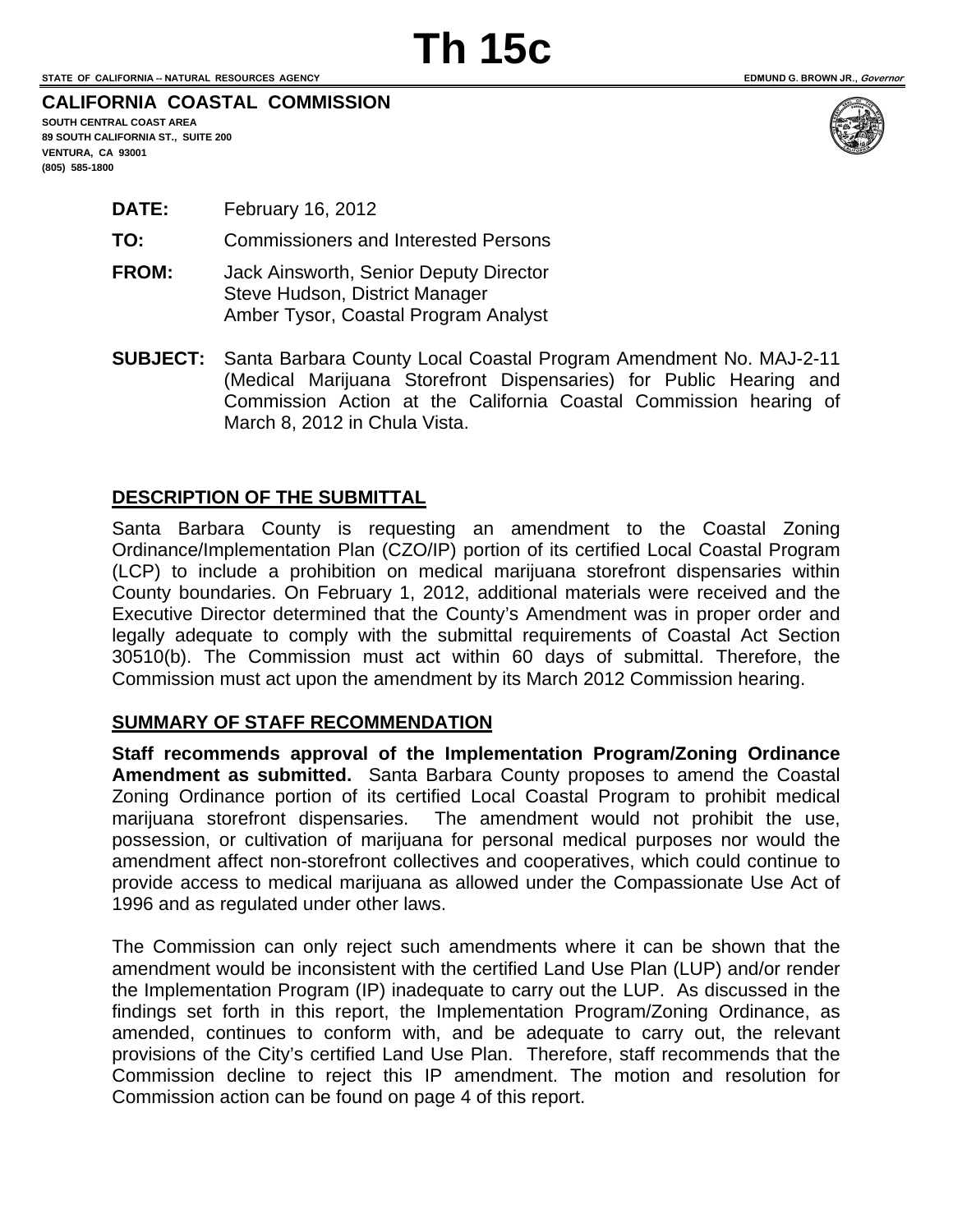**Substantive File Documents:** Santa Barbara County Coastal Plan; Santa Barbara County Coastal Zoning Ordinance, Article II, Chapter 35 of the County Code; Ordinance 4808, *Case Number 11-ORD-00000-00031*, adopted by the Board of Supervisors November 1, 2011.

# **TABLE OF CONTENTS**

| $\mathbf{L}$                |                                                                                                                              |  |
|-----------------------------|------------------------------------------------------------------------------------------------------------------------------|--|
| $\mathbf{B}$<br>$C_{\cdot}$ |                                                                                                                              |  |
|                             | <b>II. STAFF RECOMMENDATION, MOTIONS, AND RESOLUTIONS ON THE</b><br>IMPLEMENTATION PLAN/COASTAL ZONING ORDINANCE (IP/CZO)  4 |  |
|                             |                                                                                                                              |  |
|                             | III. FINDINGS AND DECLARATIONS FOR THE IMPLEMENTATION PROGRAM                                                                |  |
|                             |                                                                                                                              |  |

## **EXHIBITS**

Exhibit 1. Santa Barbara County Board of Supervisors Resolution No. 11-414 Exhibit 2. Santa Barbara County Ordinance 4808 for Case No. 11ORD-0000-00031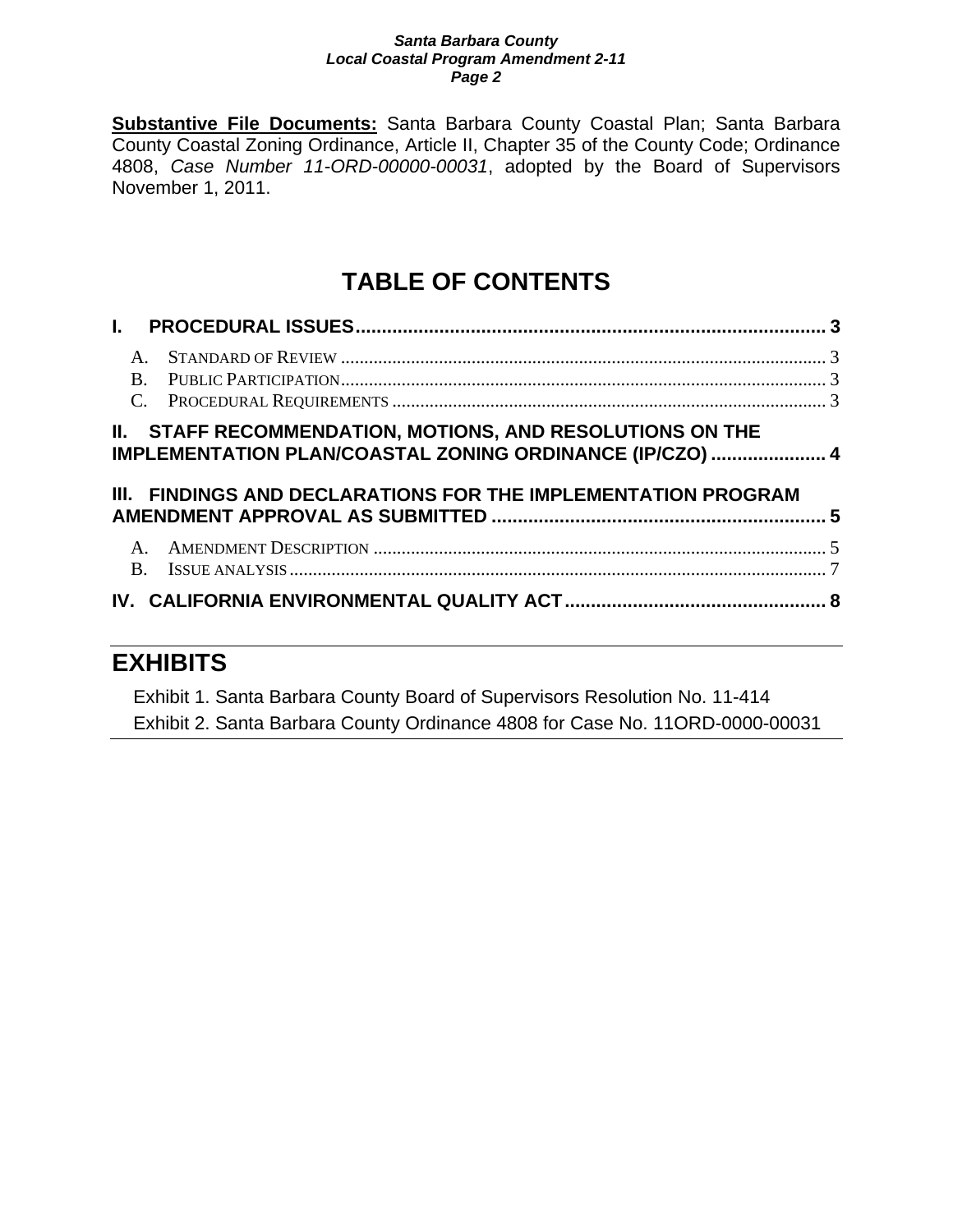# <span id="page-2-0"></span>**I. PROCEDURAL ISSUES**

## <span id="page-2-1"></span>**A. STANDARD OF REVIEW**

Section 30513 of the Coastal Act provides:

*The local government shall submit to the Commission the zoning ordinances, zoning district maps, and, where necessary, other implementing actions that are required pursuant to this chapter...* 

*The Commission may only reject zoning ordinances, zoning district maps, or other implementing actions on the grounds that they do not conform with, or are inadequate to carry out, the provisions of the certified land use plan. If the Commission rejects the zoning ordinances, zoning district maps, or other implementing actions, it shall give written notice of the rejection, specifying the provisions of the land use plan with which the rejected zoning ordinances do not conform, or which it finds will not be adequately carried out, together with its reasons for the action taken.* 

The standard of review used by the Commission for the proposed amendment to the Implementation Plan (Coastal Zoning Ordinance) of the certified Local Coastal Program, pursuant to Section 30513 and 30514 of the Coastal Act, is that the proposed amendment is in conformance with, and adequate to carry out, the provisions of the Land Use Plan (LUP) portion of the certified Santa Barbara County Local Coastal Program. All Chapter 3 policies of the Coastal Act have been incorporated in their entirety in the certified County LUP as guiding policies pursuant to Policy 1-1 of the LUP.

## <span id="page-2-2"></span>**B. PUBLIC PARTICIPATION**

Section 30503 of the Coastal Act requires that maximum opportunities for public input be provided in preparation, approval, certification and amendment of any LCP. The County held public hearings for this amendment on 10/19/11 and 11/1/11 and received verbal and written comments regarding the project from concerned parties and members of the public. Public hearings on the moratorium and ordinance adoption process began in December 2009. One public speaker slip was received for the 10/19/11 County Planning Commission hearing, one public speaker slip was received for the 10/19/11 Montecito Planning Commission hearing, and no written public comments were received for those hearings. Two public speaker slips were received for the 11/1/11 Board of Supervisors hearing, and no written public comments were received. The hearings were noticed to the public consistent with Sections 13552 and 13551 of the Title 14 of the California Code of Regulations. Notice of the subject amendment has been distributed to all known interested parties.

## <span id="page-2-3"></span>**C. PROCEDURAL REQUIREMENTS**

Pursuant to Section 13551 (b) of Title 14 of the California Code of Regulations ("14 CCR"), the County, by resolution, may submit a Local Coastal Program Amendment that will either require formal local government adoption after the Commission approval, or an amendment that will take effect automatically upon the Commission's approval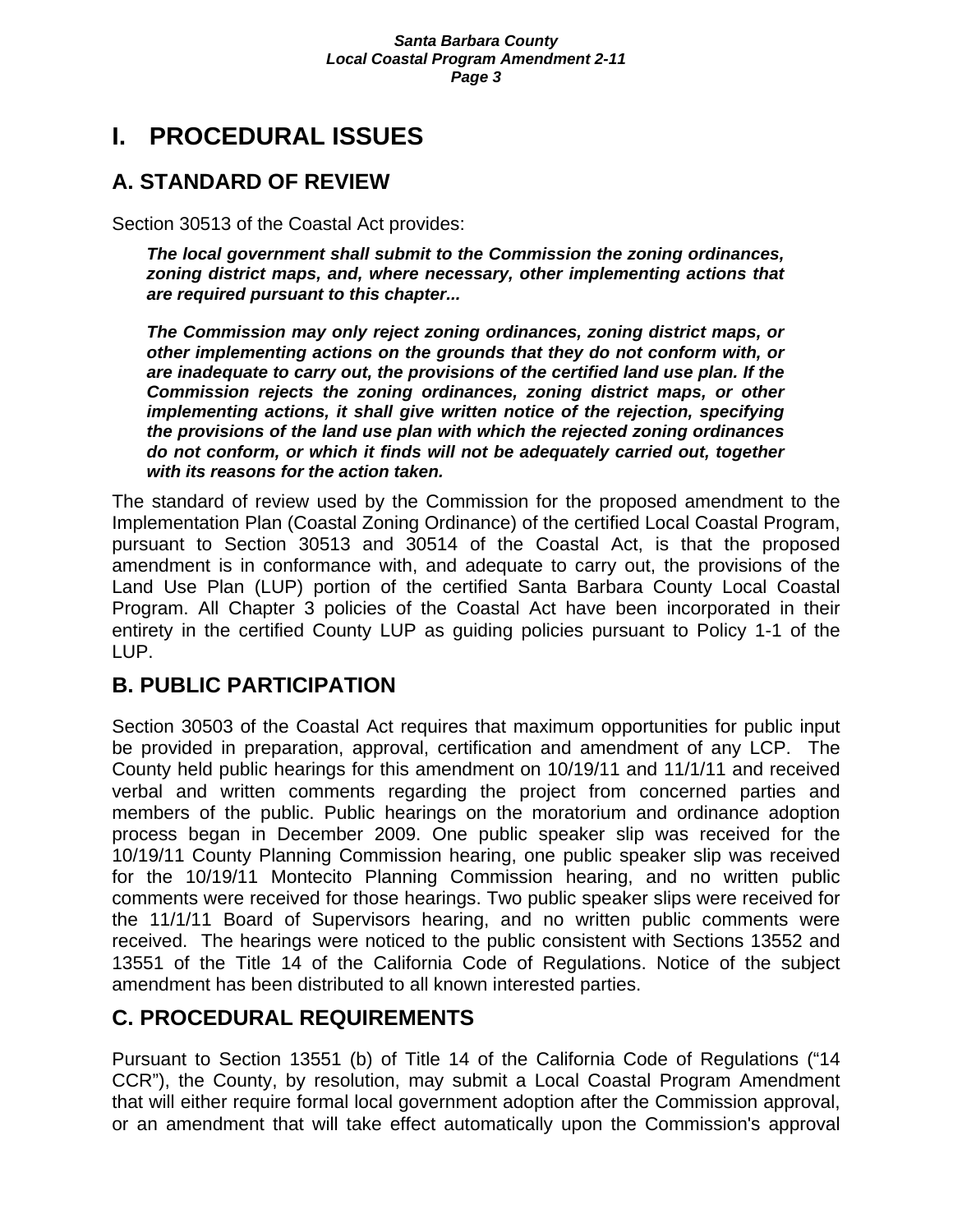pursuant to Public Resources Code Sections 30512, 30513, and 30519. In this case, the County has submitted this amendment as one that will require formal government adoption. Following review by the Commission, the County Board of Supervisors will have six months from the date of the Commission's action to decide whether or not to accept the Commission's action in order for the Amendment to become effective (14 CCR Sections 13544 and 13542(b)). Pursuant to 14 CCR Section 13544, the Executive Director shall determine whether the County's action is adequate to satisfy all requirements of the Commission's certification order and report on such adequacy to the Commission.

# <span id="page-3-0"></span>**II. STAFF RECOMMENDATION, MOTIONS, AND RESOLUTIONS ON THE IMPLEMENTATION PLAN/COASTAL ZONING ORDINANCE (IP/CZO)**

Following public hearing, staff recommends that the Commission adopt the following resolution and findings. The appropriate motion to introduce the resolution and the staff recommendation is provided prior to each resolution.

## **APPROVAL OF THE IMPLEMENTATION PROGRAM AMENDMENT AS SUBMITTED**

**MOTION: I move that the Commission reject the Implementation Program Amendment (STB-MAJ-2-11) for the County of Santa Barbara as submitted.** 

## **STAFF RECOMMENDATION OF CERTIFICATION AS SUBMITTED:**

Staff recommends a **NO** vote. Following this staff recommendation with result in failure of this motion and certification of the Implementation Program Amendment as submitted and the adoption of the following resolution and findings. The motion passes only by an affirmative vote of a majority of the Commissioners present.

## **RESOLUTION TO CERTIFY THE IMPLEMENTATION PROGRAM AMENDMENT AS SUBMITTED:**

The Commission hereby certifies the Implementation Program Amendment (STB-MAJ-2-11) for the County of Santa Barbara as submitted and adopts the findings set forth below on grounds that the Implementation Program, as amended, conforms with and is adequate to carry out the provisions of the certified Land Use Plan, and certification of the Implementation Program Amendment will meet the requirements of the California Environmental Quality Act, because either 1) feasible mitigation measures and/or alternatives have been incorporated to substantially lessen any significant adverse effects of the Implementation Program Amendment on the environment, or 2) there are no further feasible alternatives and mitigation measures that would substantially lessen any significant adverse impacts on the environment that will result from certification of the Implementation Program Amendment.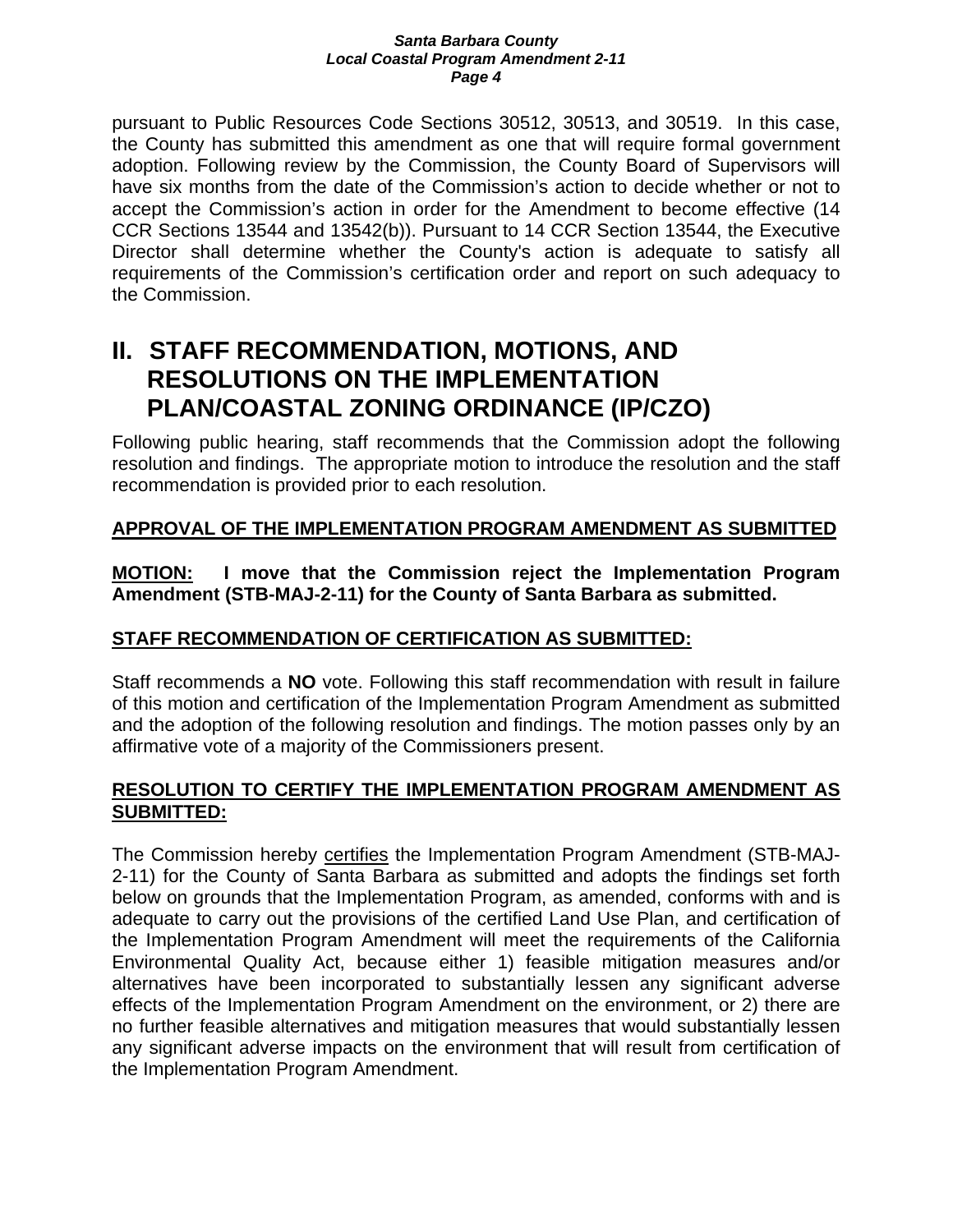# <span id="page-4-0"></span>**III. FINDINGS AND DECLARATIONS FOR THE IMPLEMENTATION PROGRAM AMENDMENT APPROVAL AS SUBMITTED**

The following findings support the Commission's approval of the LCP Amendment as submitted. The Commission hereby finds and declares as follows:

## <span id="page-4-1"></span>**A. AMENDMENT DESCRIPTION**

Santa Barbara County proposes to amend the Coastal Zoning Ordinance (Implementation Plan) portion of its certified Local Coastal Program (LCP) to prohibit medical marijuana storefront dispensaries. The amendment applies to any facility or location that dispenses marijuana through a storefront, including storefronts operated by medical marijuana collectives and cooperatives as defined by the 2008 Attorney General Guidelines. The County imposed a moratorium on medical marijuana storefront dispensaries on January 19, 2010, which expired on December 6, 2011. The amendment would reinstate the ban as a permanent ban by adding new definitions and a general prohibition on medical marijuana storefront dispensaries. The County emphasizes that the proposed zoning code amendment would not affect non-storefront collectives and cooperatives, which would continue to provide access to medical marijuana as allowed under the Compassionate Use Act of 1996 and as regulated under other laws.

### Proposed Amendment Language

Specifically, the County proposes to add two new definitions to Division 2 (Definitions) of the Article II, Coastal Zoning Ordinance of Chapter 35, Zoning, of the Santa Barbara County Code, as part of Section 35.58 for "Medical Marijuana" and "Medical Marijuana Dispensary," as follows:

*1. Medical Marijuana. Shall mean marijuana, as set forth in the California Health and Safety Code Section 11018 (as that Section now appears and may be amended or renumbered) as used for medical purposes, in compliance with Health and Safety Code Section 11362.5 et. seq.* 

*2. Medical Marijuana Dispensary. A facility or location that dispenses marijuana through a storefront, including but not limited to storefronts organized and operated by a collective or cooperative as defined by the 2008 California Attorney General Guidelines or its successor.* 

*a. Medical Marijuana Cooperative. Shall mean a statutory Cooperative which conducts its business for the mutual benefit of its members, must file articles of incorporation, is a non-profit entity, and is subject to all legal requirements of a statutory Cooperative, as outlined in the California Corporations Code or Food and Agriculture Code.* 

*b. Medical Marijuana Collective. Shall mean a non-profit organization, with five or more members, which exists merely to facilitate the collaborative efforts of*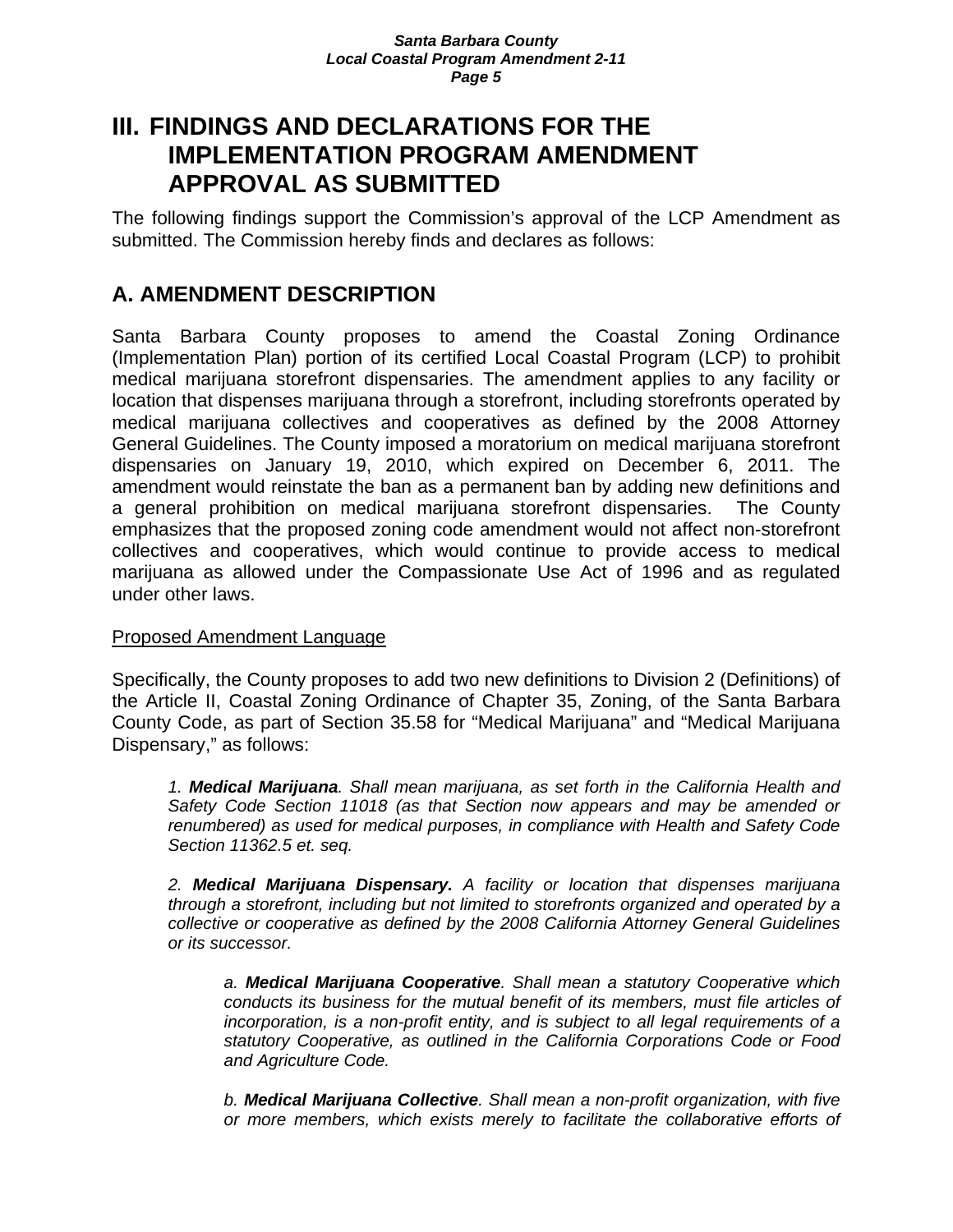*Qualified Patient, Persons with ID Card, and Primary Caregiver members and to coordinate transactions between members involving Medical Marijuana.* 

Additionally, the County proposes to add a new section to Division 7 (General Regulations) of the Article II Coastal Zoning Ordinance, of Chapter 35, Zoning of the Santa Barbara County Code, as Section 35.144I that prohibits medical marijuana storefronts in all zone districts, as follows:

### *35.144I- Medical Marijuana Dispensaries (MMD)*

*Medical Marijuana Dispensaries Prohibited. Medical Marijuana Dispensaries are not allowed in any zone district and shall not be considered similar use under Division 4, Zone Districts (Sections 35-68 through 35-93A).* 

### Background on County Amendment

The County's rationale for the prohibition of medical marijuana storefront dispensaries is based, in part, on the County's concerns that California law is in conflict with the Federal Controlled Substances Act. Under the Federal Controlled Substances Act, the manufacture, distribution, or possession of marijuana is a criminal offense. Under California State law, including the Compassionate Use Act of 1996 and the Medical Marijuana Program Act of 2003, seriously ill Californians are granted access to marijuana for medical purposes. The County asserts that recent California legislation, AB 1300, reinforces local authority to regulate medical marijuana dispensaries. AB 1300 goes into effect on January 1, 2012 and allows for local governing authorities to regulate the location, operation, and establishment of medical marijuana cooperatives or collectives and reinforces the County's authority to regulate and enforce the location, operation, and establishment of storefront collectives. The County's prohibition of storefront dispensaries is also based on the April 22, 2009 *White Paper on Marijuana Dispensaries* by the California Police Chiefs Association's Taskforce on Marijuana Dispensaries, as well as the fact that the Department of Justice has begun enforcing federal law as it relates to medical marijuana, referencing an October 7, 2011 press release related to commercial marijuana operations in California.

Further, the County is concerned that medical marijuana storefront dispensaries may cause negative secondary effects, such as an increase in criminal activity, which would adversely impact the neighborhoods in which they are located. The Board of Supervisors' concerns with the potential proliferation of medical marijuana dispensaries are based, in part, on expert and citizen testimony at Board of Supervisors public hearings related to the medical marijuana moratorium and ordinance adoption process (hearings on 1/19/10, 2/16/10, 12/7/10, and 10/4/11). The County asserts that the proposed prohibition is necessary to protect public health and safety and welfare.

According to Santa Barbara County Sheriff's office testimony at a County of Santa Barbara Board of Supervisors hearings on December 8, 2009, and October 4, 2011, medical marijuana dispensary storefronts have resulted in criminal activity. According to the County's CEQA findings for its Notice of Exemption, unregulated medical marijuana storefront dispensaries within the County are under investigation for the sale of illegal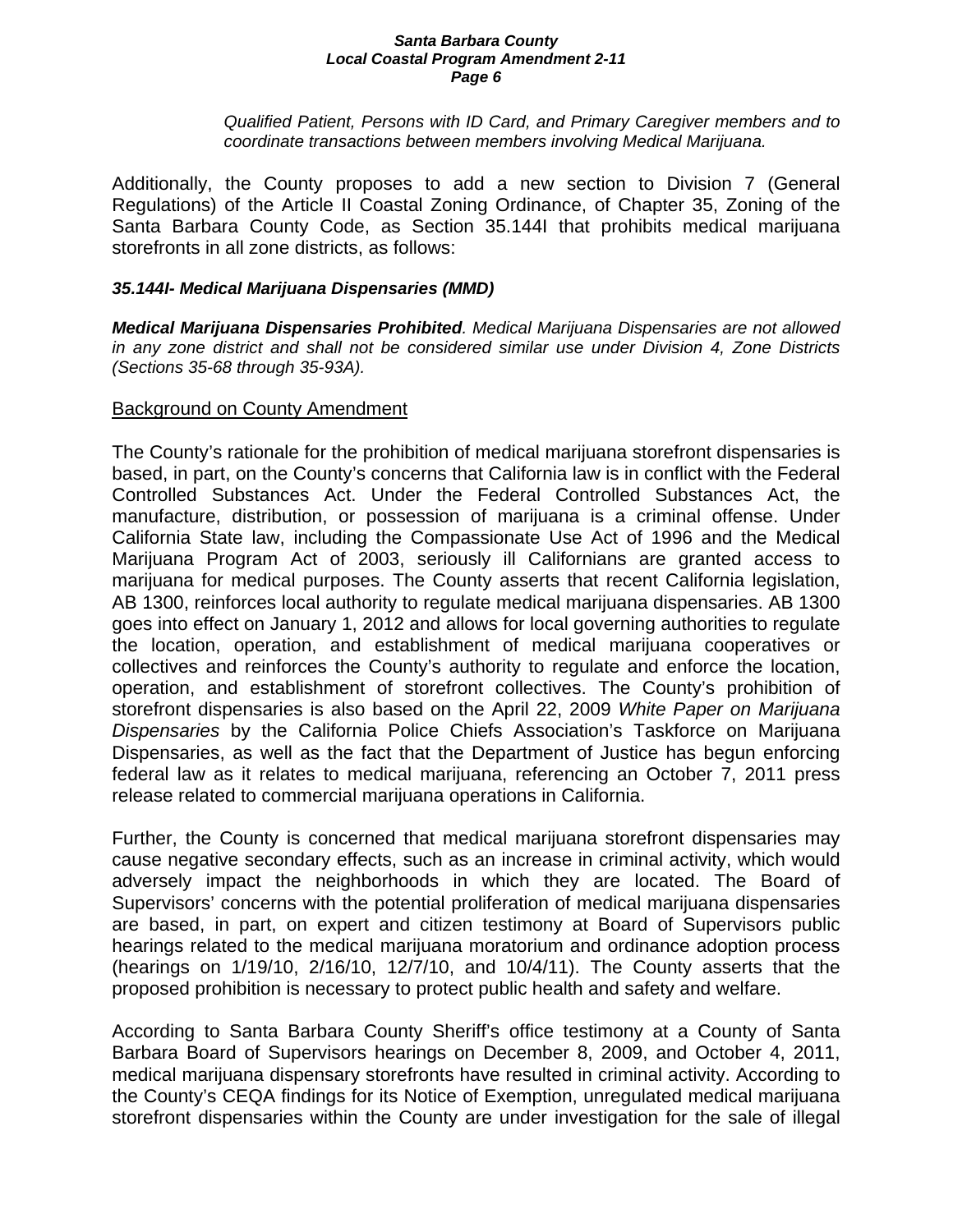drugs, money laundering, and illegal firearms. There were four known medical marijuana storefront dispensaries in the County of Santa Barbara as of November 2011. Two of the four storefronts have closed. One storefront has closed as a result of a criminal investigation by the Sheriff's department, and one has closed as a result of a zoning enforcement investigation (both operating at the same location). Two other storefront dispensaries, both in Summerland, are currently in operation, although one is currently the subject of a zoning violation.

The County Board of Supervisors resolution (Resolution No. 11-414) is included as **Exhibit 1** and the County Board of Supervisors Ordinance (Ordinance No. 4808) is included as **Exhibit 2**.

## <span id="page-6-0"></span>**B. ISSUE ANALYSIS**

The standard of review used by the Commission for the proposed amendment to an Implementation Plan (IP) is whether or not the proposed amendment would render the IP not in conformance with, or inadequate to carry out the provisions of, the Land Use Plan (LUP). As noted in Section I.A., above, Coastal Act Section 30513 states in relevant part:

### *The Commission may only reject zoning ordinances, zoning district maps, or other implementing actions on the grounds that they do not conform with, or are inadequate to carry out, the provisions of the certified land use plan.*

Given the limited nature of the Commission's review, the merits of the proposed change is not before this Commission for its consideration. Similarly, the question before this Commission is not whether the proposed change is required by, or even within the scope of issues addressed by, the Coastal Act. The only question is whether the change would render the existing IP out of conformity with the LUP or inadequate to carry it out. The proposed amendment will not conflict with the policies certified as part of the Santa Barbara County Land Use Plan (LUP). There is no policy in the LUP that mandates the availability of storefront dispensaries for medical marijuana, either directly or indirectly. As noted above, the County's rationale for the prohibition of medical marijuana dispensaries is based, in part, on concerns that California law is incompatible with and preempted by the Federal Controlled Substances Act. Additionally, the County has concerns that medical marijuana dispensaries may cause negative secondary effects, such as an increase in criminal activity, which would adversely impact the neighborhoods in which they are located. The County is concerned that medical marijuana storefront dispensaries would negatively impact the health, safety, and welfare of the community. These issues are independent of the Coastal Act.

The proposed prohibition of medical marijuana storefront dispensaries does not conflict with the provision of priority land uses identified in the LUP, nor does it raise issue with regard to the public access or coastal resource policies of the LUP. Thus, the proposed amendment will not conflict with the certified LUP, the standard of review in this case.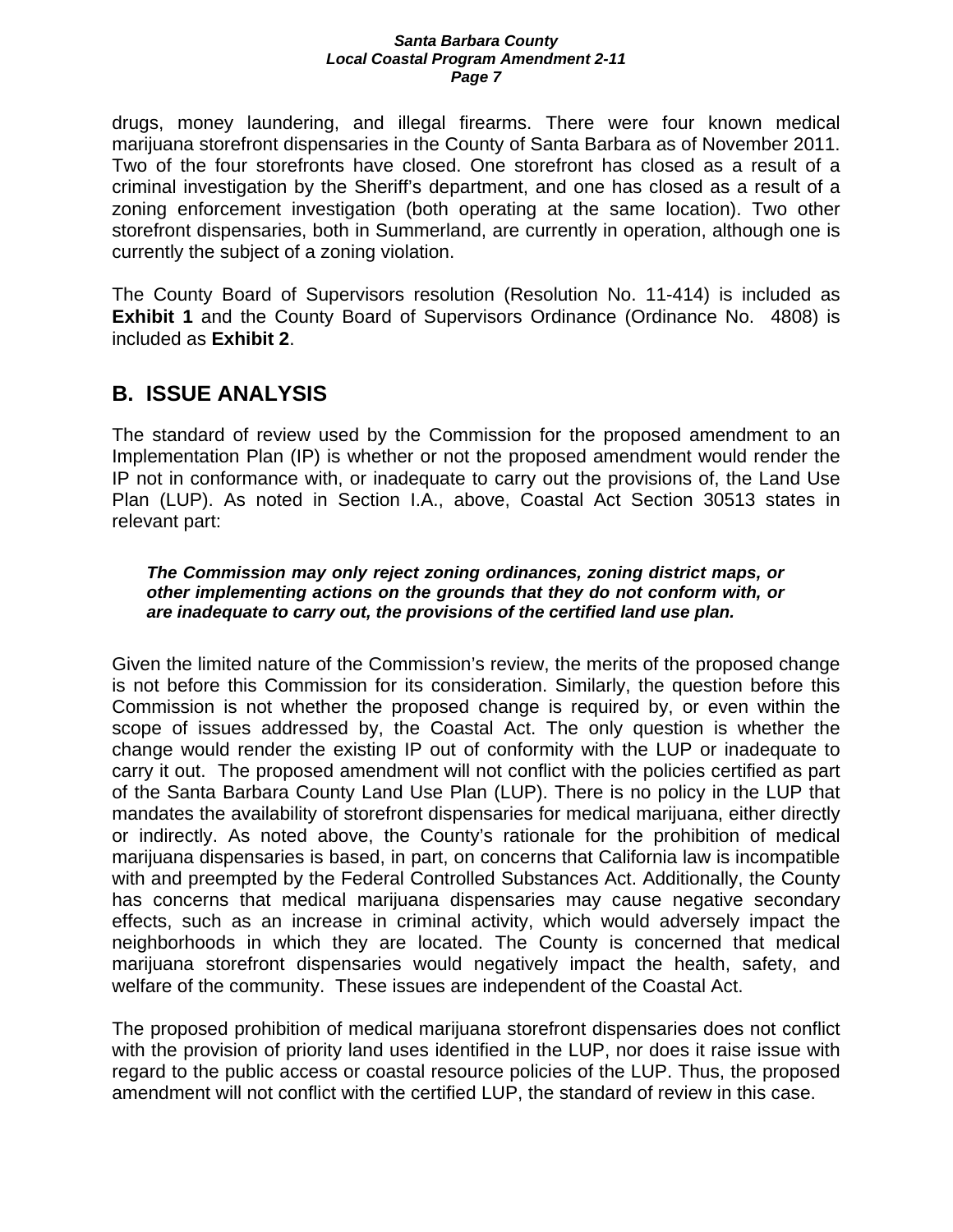Further, the addition of a prohibition of medical marijuana storefront dispensaries does not in any way reduce the adequacy of the IP in carrying out the provisions of the LUP, which include the Chapter 3 Policies of the Coastal Act. Therefore, the Commission finds that the proposed amendment, as submitted, does not raise any issues justifying its rejection pursuant to Coastal Act Section 30513.

# <span id="page-7-0"></span>**IV. CALIFORNIA ENVIRONMENTAL QUALITY ACT**

Section 21080.9 of the California Public Resources Code – within the California Environmental Quality Act (CEQA) - exempts local governments from the requirement of preparing an environmental impact report (EIR) in connection with their activities and approvals necessary for the preparation and adoption of a local coastal program (LCP). Instead, the CEQA responsibilities are assigned to the Coastal Commission. However, the Commission's LCP review and approval program has been found by the Resources Agency to be functionally equivalent to the EIR process. Thus, under Section 21080.5 of CEQA, the Commission is relieved of the responsibility to prepare an EIR for each LCP. Nevertheless, the Commission is required, in approving an LCP submittal, to find that the LCP does conform with the relevant provisions of CEQA, including the requirement in CEQA section 21080.5(d)(2)(A) that the amended IP will not be approved or adopted as proposed if there are feasible alternatives or feasible mitigation measures available which would substantially lessen any significant adverse impact which the activity may have on the environment. 14 C.C.R. §§ 13542(a), 13540(f), and 13555(b).

The proposed amendment is to the County of Santa Barbara's certified Local Coastal Program Implementation Ordinance. The Commission originally certified the County of Santa Barbara's Local Coastal Program Land Use Plan and Implementation Ordinance in 1981 and 1982, respectively. For the reasons discussed in this report, the LCP amendment as submitted is consistent with the intent of the applicable policies of the certified Land Use Plan and no feasible alternatives are available which would lessen any significant adverse effect which the approval would have on the environment. Therefore, the Commission finds that the LCP amendment, as modified, is consistent with CEQA and the Land Use Plan.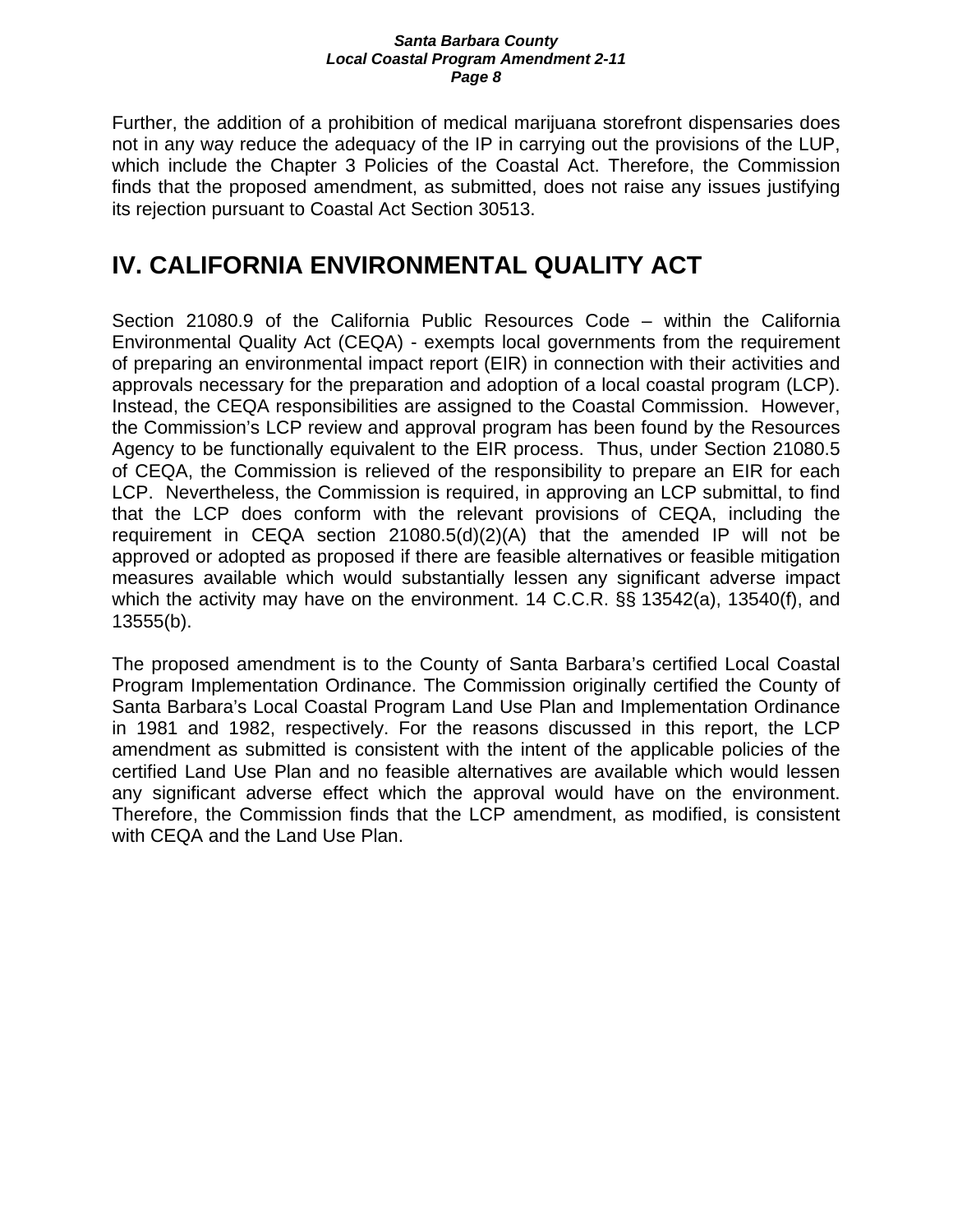### RESOLUTION OF THE BOARD OF SUPERVISORS COUNTY OF SANTA BARBARA, STATE OF CALIFORNIA

IN THE MATTER OF SUBMITTING TO THE COASTAL COMMISSION AN AMENDMENT TO THE TEXT OF THE SANTA BARBARA COUNTY LOCAL COASTAL PROGRAM THAT AMENDS ARTICLE II, COASTAL ZONING ORDINANCE, OF CHAPTER 35 OF THE SANTA BARBARA COUNTY CODE REGARDING THE PROHIBITION OF MEDICAL MARIJUANA DISPENSARY STOREFRONTS.

#### RESOLUTION NO: 11-414 CASE NO: 11ORD-00000-00031

- WITH REFERENCE TO THE FOLLOWING:
- On January 7, 1980, by Resolution No. 80-12, the Board of Supervisors of the County of Santa Barbara A. adopted the Santa Barbara County Coastal Plan; and

λ

- **B.** On July 19, 1982, by Ordinance 3312, the Board of Supervisors of the County of Santa Barbara adopted the Santa Barbara County Coastal Zoning Ordinance, Article II of Chapter 35 of the Santa Barbara County Code; and
- $C_{\cdot}$ On November 1, 2011, by Ordinance 4808, the Board of Supervisors, having deemed it to be in the interest of orderly development of the County and important to the preservation of the health, safety, and general welfare of the residents of said County, amended the Local Coastal Program by adopting:

11ORD-00000-00031: Medical Marijuana Dispensary (MMD) storefront ban, attached as Exhibit  $A:$ 

An Ordinance (Case No. 11ORD-00000-00031), attached as Exhibit A, amending Article II, Coastal Zoning Ordinance, of Chapter 35 of the Santa Barbara County Code by amending Division 2, Definitions, and Division 7, General Regulations, to prohibit Medical Marijuana Dispensary (MMD) storefronts.

- D. Public officials and agencies, civic organizations, and citizens have been consulted on and have advised the County Planning Commission and the Montecito Planning Commission on the proposed amendment in duly noticed public hearings pursuant to Section 65353 and Section 65854 of the Government Code, and the County Planning Commission and the Montecito Planning Commission have sent their written recommendations to the Board pursuant to Section 65354 and Section 65855 of the Government Code.
- The Board held duly noticed public hearings, as required by Section 65355 and Section 65856 of the Ε. Government Code, on the proposed amendment, at which hearings the amendment was explained and comments invited from the persons in attendance.

|  | <b>EXHIBIT 1</b>         |  |  |
|--|--------------------------|--|--|
|  | <b>STB-MAJ-2-11</b>      |  |  |
|  | <b>County Resolution</b> |  |  |
|  |                          |  |  |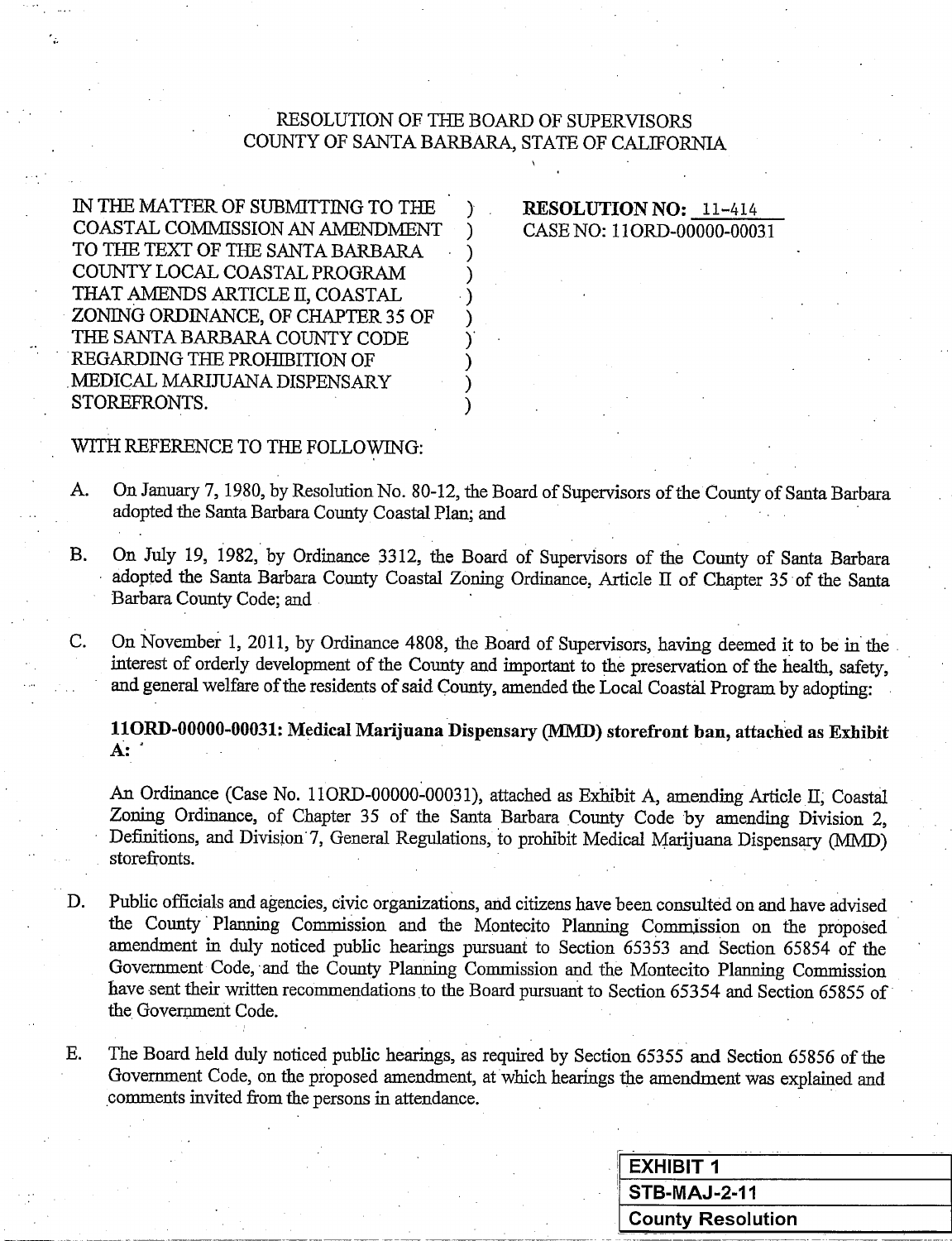- This amendment to the Local Coastal Program is consistent with the provisions of the Coastal Act of  $F_{\perp}$ 1976, the Santa Barbara County Coastal Land Use Plan, and the requirements of State Planning and Zoning laws as amended to this date.
- The Board now wishes to submit this amendment to the California Coastal Commission. G.

NOW, THEREFORE, IT IS HEREBY RESOLVED as follows:

- The above recitations are true and correct.  $1<sup>2</sup>$
- Pursuant to the provisions of Section 65356 and Section 65857 of the Government Code and Section  $2.1$ 30514 of the Public Resources Code, the above described changes are adopted as an amendment to the Santa Barbara County Local Coastal Program.
- The Board certifies that this amendment is intended to be carried out in a manner fully in conformity. 3. with the said California Coastal Act.
- The Board submits this Local Coastal Program amendment to the California Coastal Commission for  $\overline{4}$ . review and certification.
- The Chairman and the Clerk of this Board are hereby authorized and directed to sign and certify all 5. maps, documents and other materials in accordance with this resolution to reflect the above described action by the Board of Supervisors.

PASSED, APPROVED, AND ADOPTED by the Board of Supervisors of the County of Santa Barbara, State of California, this  $13<sup>th</sup>$  day of December, 2011, by the following vote:

AYES: Supervisor Carbajal, Supervisor Wolf, Supervisor Farr, Supervisor Gray, Supervisor Lavagnino

NOES: None

ABSTAIN: None

ABSENT: None

JONI GRAY CHAIR

Board of Supervisors, County of Santa Barbara

ATTEST:

CHANDRA L. WALLAR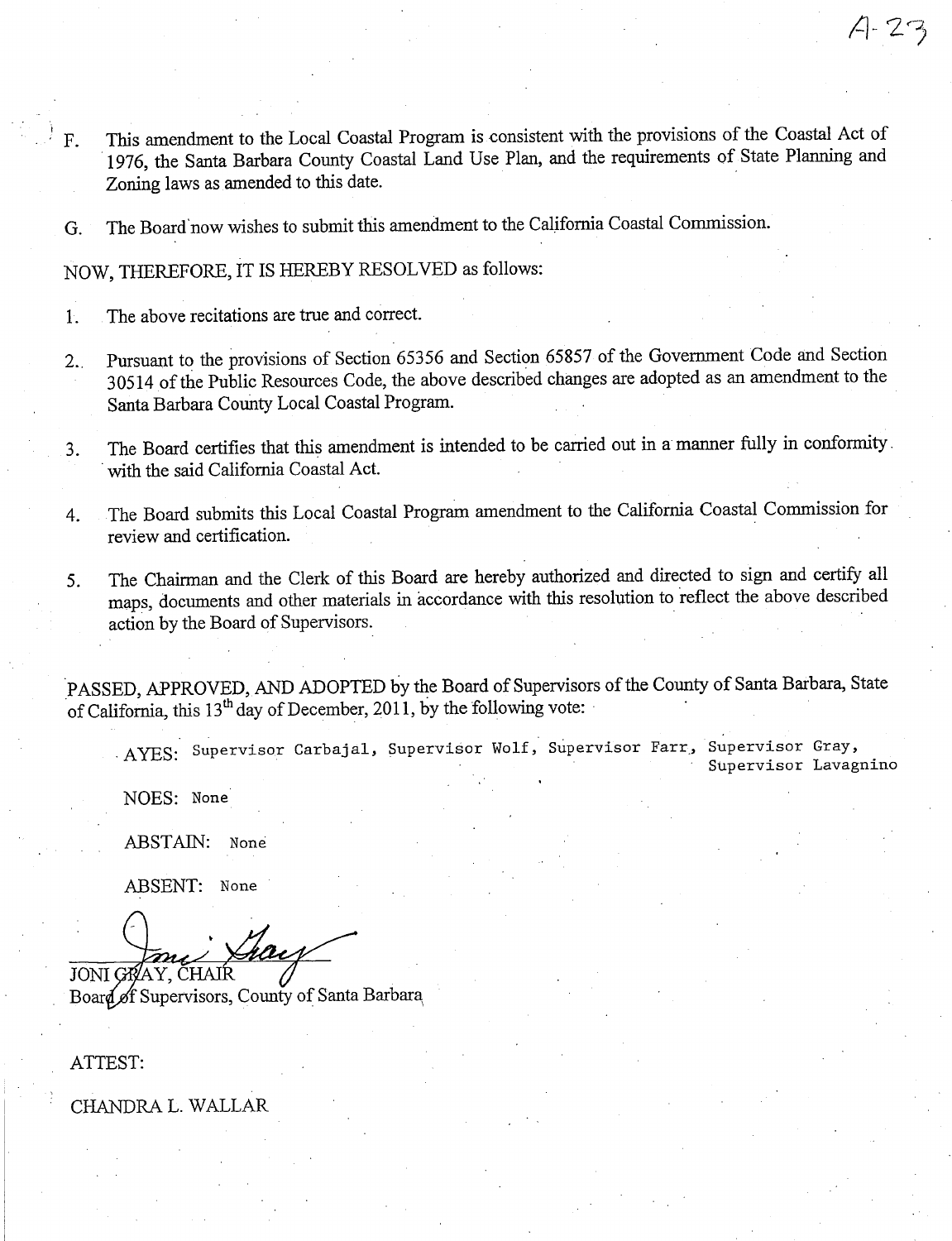Clerk of the Board of Supervisors

 $By: \angle$ Deputy Clerk

APPROVED AS TO FORM:

DENNIS A. MARSHALL County Counsel

By:  $\mathcal{U}\setminus\mathcal{U}\subset\mathcal{H}_{\mathcal{U}}$ 

Deputy County Counsel

This is a true certified copy of the original document<br>on file or of record in my office. It bears the seal and signature, imprinted in purple ink, of the Clerk of the Board of Supervisors.

Crandia Clerk of the Board, Santa Barbara County, California Date 2/15/11 by Deputy:

n.

**EXHIBITS:** A. MMD Article II Ordinance Amendment (Case No. 11ORD-00000-00031)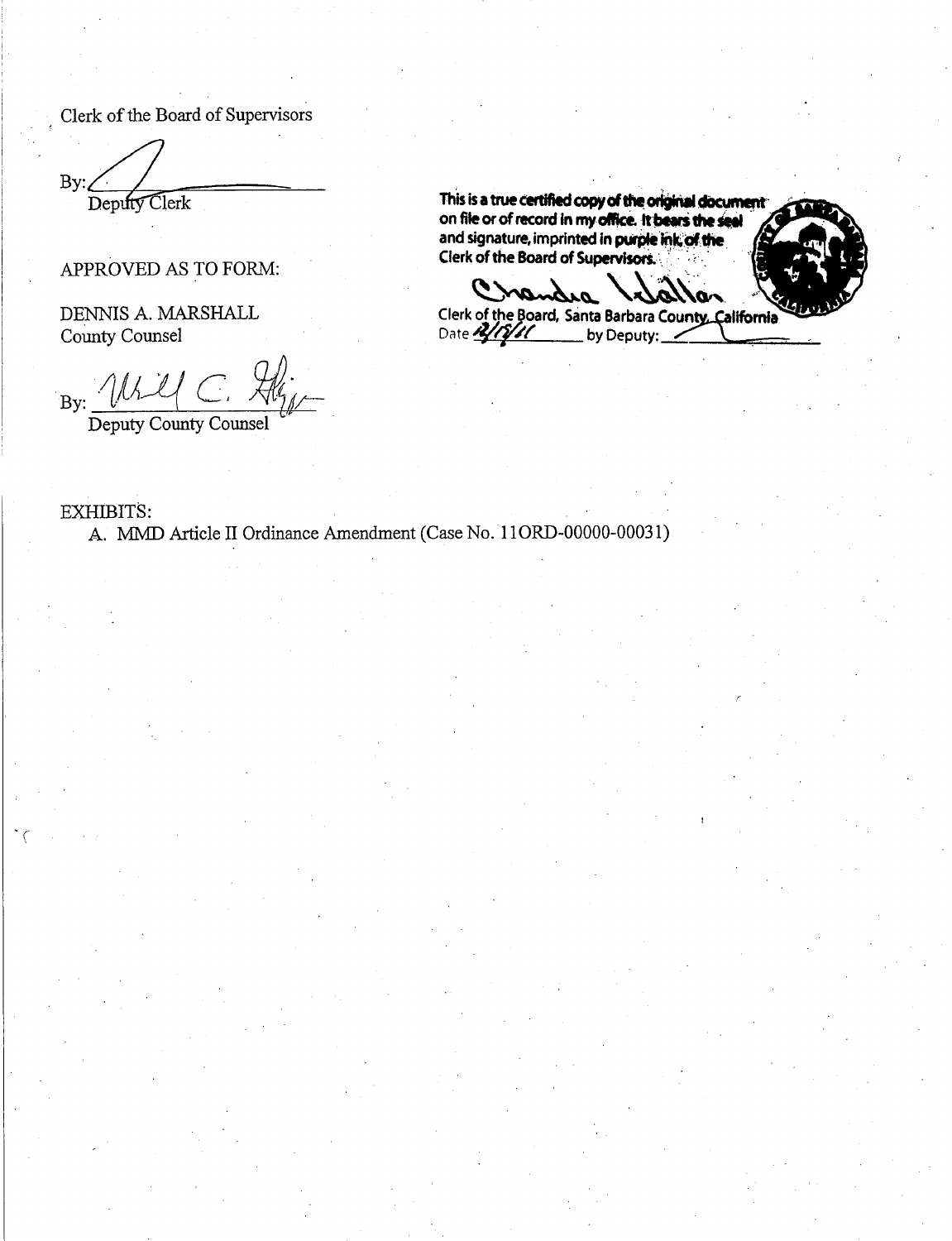Case No. 11ORD-00000-00031- Article II Amendments

#### **EXHIBIT 2**

#### ORDINANCE NO. 4808

AN ORDINANCE AMENDING ARTICLE II, COASTAL ZONING ORDINANCE, OF CHAPTER 35 OF THE COUNTY CODE BY AMENDING DIVISION 2, DEFINITIONS, AND DIVISION 7, GENERAL REGULATIONS, TO IMPLEMENT NEW REGULATIONS PROHIBITING MEDICAL MARIJUANA DISPENSARIES.

#### Case No. 11ORD-00000-00031

The Board of Supervisors of the County of Santa Barbara ordains as follows:

SECTION 1:

DIVISION 2, DEFINITIONS, of the Article II Coastal Zoning Ordinance of Chapter 35 Zoning, of the Santa Barbara County Code, is amended to add new Medical Marijuana definitions as part of Section 35.58, to read as follows:

- Medical Marijuana. Shall mean marijuana, as set forth in the California Health and Safety  $1_{-}$ Code Section 11018 (as that Section now appears and may be amended or renumbered) as used for medical purposes, in compliance with Health and Safety Code Section 11362.5 et seq.
- Medical Marijuana Dispensary. A facility or location that dispenses marijuana through a  $2.$ storefront, including but not limited to storefronts organized and operated by a collective or a cooperative as defined by the 2008 California Attorney General Guidelines or its successor.
	- a. Medical Marijuana Cooperative. Shall mean a statutory Cooperative which conducts its business for the mutual benefit of its members, must file articles of incorporation, is a non-profit entity, and is subject to all legal requirements of a statutory Cooperative, as outlined in the California Corporations Code or Food and Agriculture Code.
	- b. Medical Marijuana Collective. Shall mean a non-profit organization, with five or more members, which exists merely to facilitate the collaborative efforts of Qualified Patient, Persons with ID Card, and Primary Caregiver members and to coordinate transactions between members involving Medical Marijuana.

#### **SECTION 2:**

DIVISION 7, GENERAL REGULATIONS, of the Article II Coastal Zoning Ordinance, of Chapter 35, Zoning, of the Santa Barbara County Code, is amended to add a new Section (35-144I) Medical Marijuana Dispensaries), to read as follows:

#### 35.144I - MEDICAL MARIJUANA DISPENSARIES (MMD)

Medical Marijuana Dispensaries Prohibited. Medical Marijuana Dispensaries are not allowed in any zone district and shall not be considered similar use under Division 4, Zone Districts

| <b>EXHIBIT 2</b>   |  |
|--------------------|--|
| STB-MAJ-2-11       |  |
| ∥ County Ordinance |  |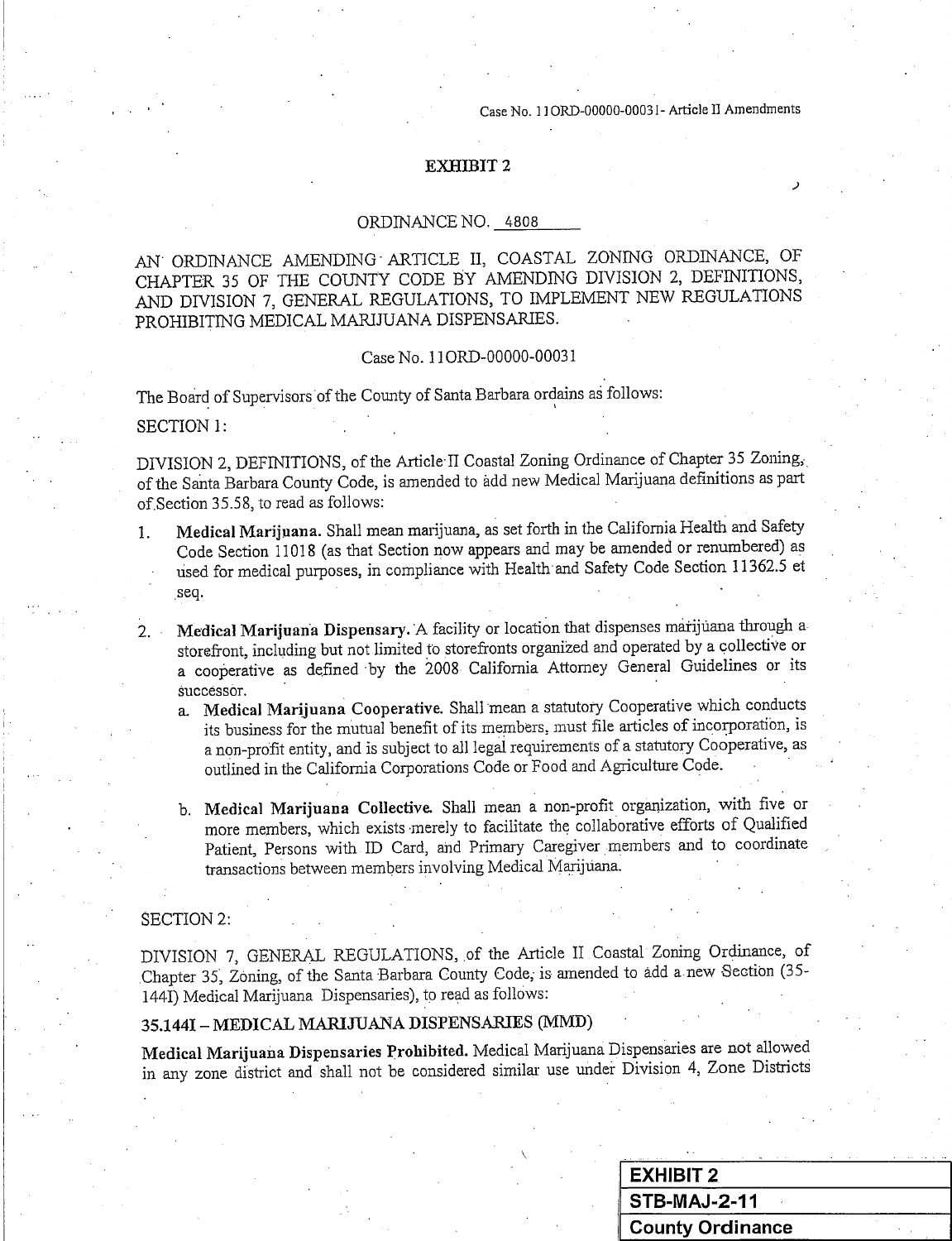### (Sections 35-68 through 35-93A).

## SECTION 3:

سدي

All existing indices, section references, and figure and table numbers contained in Division 2 and Division 7, of Article II, Coastal Zoning Ordinance, of Chapter 35, Zoning, of the County Code, are hereby revised and renumbered as appropriate to reflect the revisions enumerated above.

#### SECTION 4:

Except as amended by this Ordinance, Division 2 and Division 7 of Article II, of Chapter 35, Zoning, of the County Code, shall remain unchanged and shall continue in full force and effect.